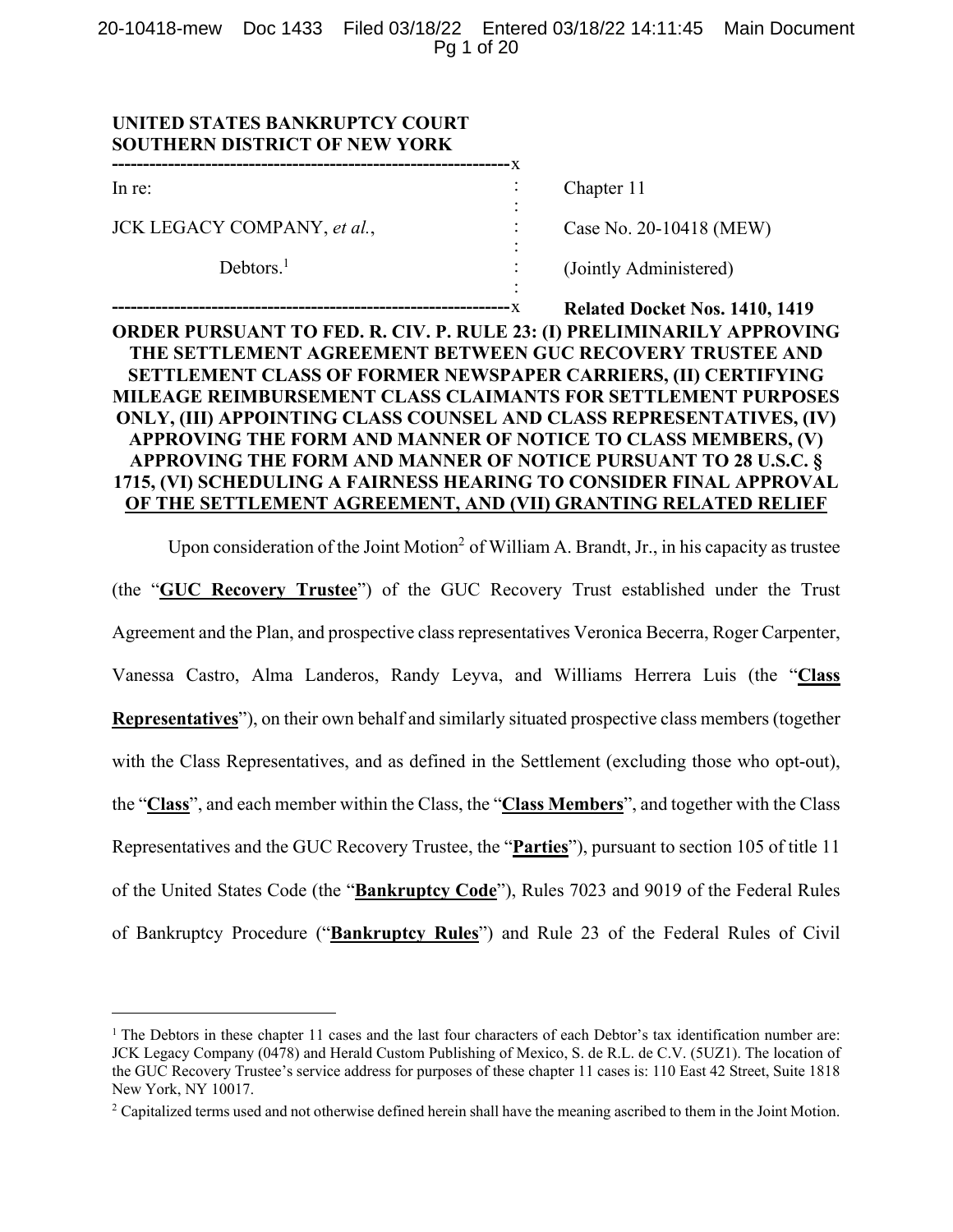#### 20-10418-mew Doc 1433 Filed 03/18/22 Entered 03/18/22 14:11:45 Main Document Pg 2 of 20

Procedure ("**Rules**") for entry of an order (the "**Order**"): (a) approving the Settlement and Mutual Release Agreement dated as of February 25, 2022 (the "**Settlement**") under Bankruptcy Rule 9019; (b) certifying the Class for settlement purposes only, appointing Callahan & Blaine APLC as Class Counsel, appointing Veronica Becerra, Roger Carpenter, Vanessa Castro, Alma Landeros, Randy Leyva, and Williams Herrera Luis, as Class Representatives, and preliminarily approving the Settlement under Rule 23 and Bankruptcy Rules 7023 and 9019; (c) approving the form and manner of notice to the Class of the class certification and the Settlement (the "**Class Notice**"); (d) approving the form and manner of notice to federal and state officials under 28 U.S.C. § 1715; (e) scheduling a fairness hearing (the "**Fairness Hearing**") to consider final approval of the Settlement; (f) approving the Settlement on a final basis after the Fairness Hearing under Rule 23 and Bankruptcy Rules 7023 and 9019; and (g) granting related relief; and the Bankruptcy Court having reviewed and considered the Joint Motion; and upon the arguments of counsel made, and the evidence adduced, at the hearing held on March 17, 2022 (the "**Preliminary Hearing**"), where all interested persons had an opportunity to be heard; and upon the record of the Preliminary Hearing; and it appearing that the relief requested in the Joint Motion is in the best interests of the Debtors' estates and the GUC Recovery Trust; and after due deliberation and good cause appearing thereof:

The Court hereby finds:

A. Notice of the Joint Motion ("**Notice**") was served in accordance with the Bankruptcy Rules.

B. Notice given is the best notice that is practicable under the circumstances, is reasonable and adequate and no other or further notice need be given.

C. All parties-in-interest have been offered full opportunity to participate and be heard

2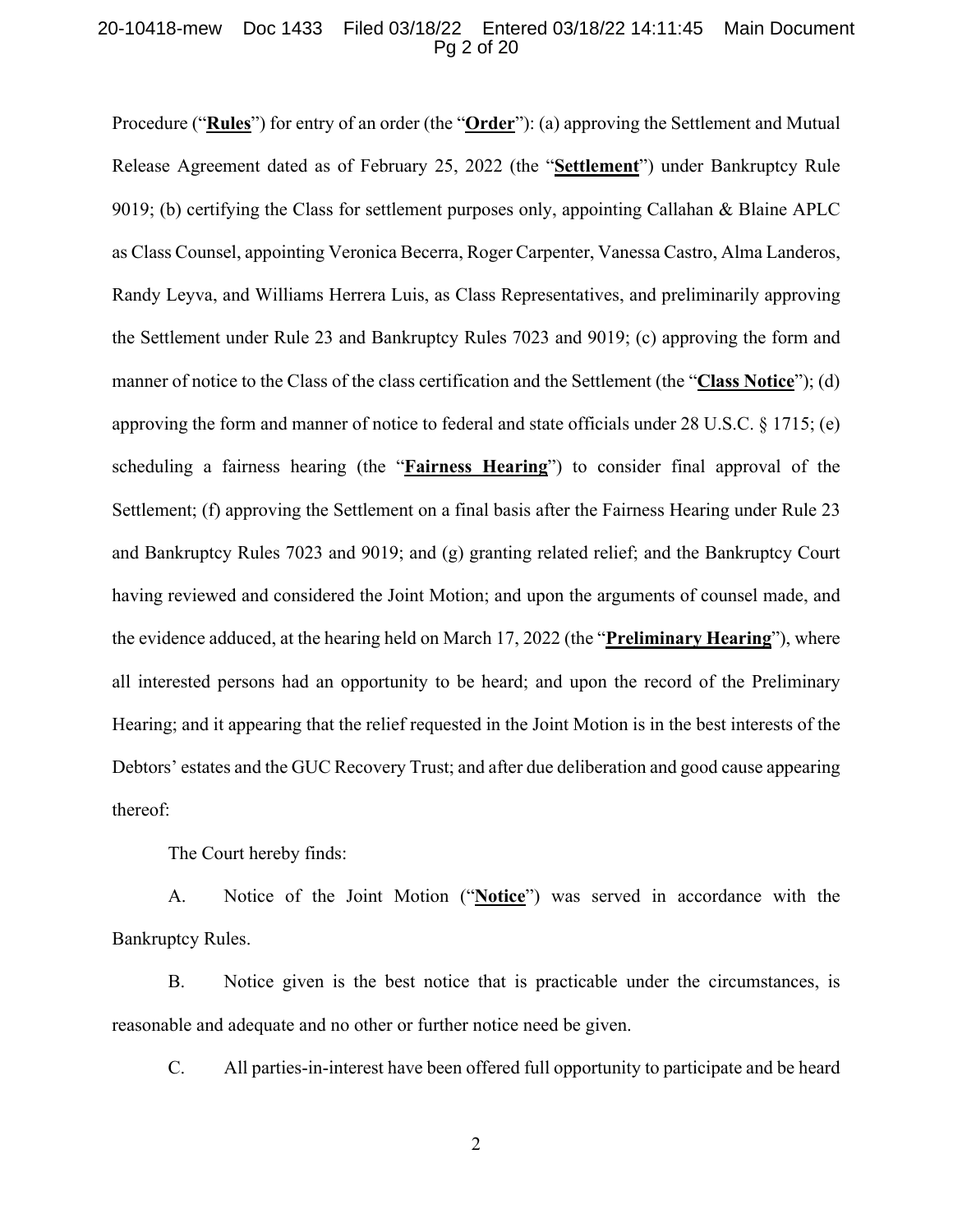### 20-10418-mew Doc 1433 Filed 03/18/22 Entered 03/18/22 14:11:45 Main Document Pg 3 of 20

on the Joint Motion.

D. For purposes of this settlement only, Class Counsel has sufficient experience in handling misclassification and mileage reimbursement class action litigation to adequately represent the Class, and the Class Representatives do not hold an adverse interest to those of the Class.

E. For purposes of this settlement only: (a) the Class is so numerous that joinder of all Class Members is impracticable; (b) the questions or law and fact are common to the Class; (c) the claims of the Class Representatives are typical of the Class; (d) Class Counsel, Callahan & Blaine APLC, has fairly and adequately prosecuted and protected the interests of the Class; (e) questions of law or fact common to the Class predominate over questions affecting the individual Class Members; and (f) the class settlement mechanism is superior to other available methods of resolving the misclassification and mileage reimbursement claims and other claims released in the Settlement. Accordingly, the Class should be certified for settlement purposes only, pursuant to Rules 23(a) and (b)(3) as incorporated by Bankruptcy Rule 7023, with said Class consisting of all former newspaper carriers known to have worked for The McClatchy Company, d/b/a The Fresno Bee, and McClatchy Newspapers Inc., a Delaware Corporation, d/b/a The Fresno Bee as of the date of entry of this Order approving the Settlement on a preliminary basis and who do not timely request to opt-out of the Class.

F. Notice should be given to all Class Members to afford them the opportunity to optout of the Class or object to the Settlement.

G. Pursuant to 28 U.S.C. § 1715 of the Class Action Fairness Act, notice has been given to federal and state officials to afford them the opportunity to evaluate the Settlement.

H. Based on the cost, delay, and uncertainty associated with further litigation on

3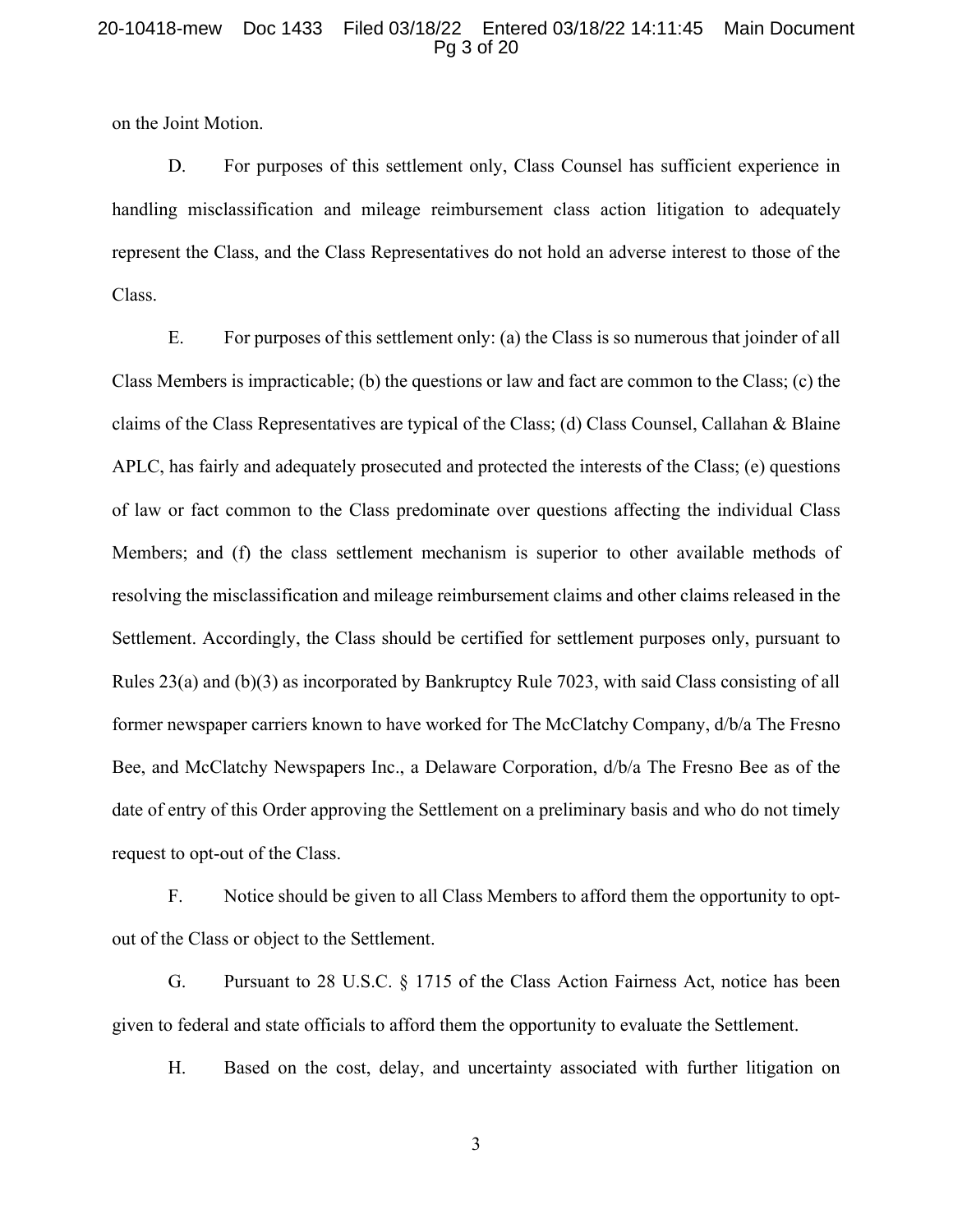#### 20-10418-mew Doc 1433 Filed 03/18/22 Entered 03/18/22 14:11:45 Main Document Pg 4 of 20

remand, the Settlement is fair, reasonable, cost effective, and in the best interests of the Debtors' estates and the GUC Recovery Trust, and preliminary approval of the Settlement is warranted.

I. The Settlement should be preliminarily approved.

J. Notice to the Class Members of the Settlement by first-class mail, postage prepaid, at their last known address as indicated in the records of the Debtors is reasonable and the best notice practicable under the circumstances, and such mailing should be made by the Class Administrator (defined below) within ten (10) business days following entry of this Order.

K. The Class Notice attached as **Exhibit A** conforms with the requirements of Rules  $23(c)(2)(B)$  and  $23(e)(1)$ . The Class Notice sufficiently describes the nature of the action, and the issues relevant to the action. The Class Notice states that the Settlement, if approved, will be binding on all Class Members (excluding those who opt-out). The Class Notice summarizes the terms of the Settlement, the right and manner of each Class Member to opt-out of the Class or object to the Settlement, the right of each Class Member to appear by counsel at the Fairness Hearing, and that more information is available from Class Counsel upon request. The Class Notice informs the Class Members that the Settlement provides for the release of their Released Claims (as defined in the Settlement) and the payment of fees and costs to the Class Administrator.

L. The Fairness Hearing will be held on **June 15, 2022 at 11:00 a.m.**, so that: (a) the Class Members will have at least thirty (30) days from mailing of the Class Notice to secure information regarding the relief sought in the Joint Motion, to opt-out of and/or object to the Settlement should they choose to do so, and/or to engage counsel to appear at the Fairness Hearing; and (b) federal and state officials will have at least ninety (90) days under 28 U.S.C. § 1715 of the Class Action Fairness Act, to review and evaluate the Settlement.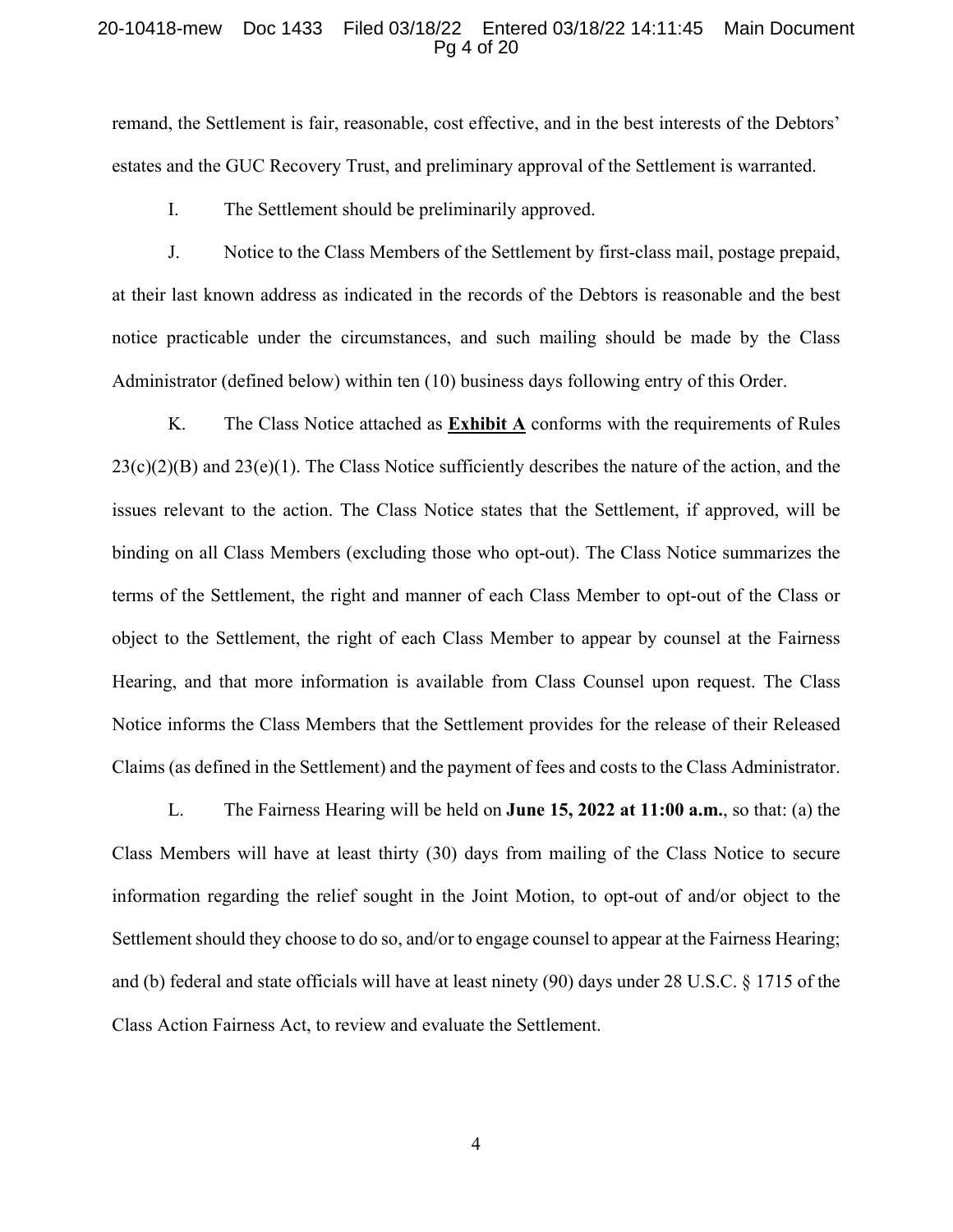#### 20-10418-mew Doc 1433 Filed 03/18/22 Entered 03/18/22 14:11:45 Main Document Pg 5 of 20

#### **IT IS HEREBY ORDERED THAT**:

- 1. The Joint Motion is **GRANTED**.
- 2. The Settlement is hereby preliminarily **APPROVED**.

3. The Class, which consists of 3,810 individuals who worked as newspaper carriers between December 19, 2004 and January 31, 2010 for The McClatchy Company, d/b/a The Fresno Bee, and McClatchy Newspapers Inc., a Delaware Corporation, d/b/a The Fresno Bee (the "**Bee**"), is hereby certified for settlement purposes only under Rules 23(a) and (b)(3) and Bankruptcy Rule 7023, with respect to their misclassification and mileage reimbursement claims against the Bee, all other claims alleged in the Class Action and/or the Class Proof of Claim and/or all other claims seeking to be released under the Settlement.

4. The Class is allowed to maintain a Class Proof of Claim (in the combined allowed amount as set forth in the Settlement) for settlement purposes only.

5. Rule 23 is made applicable to this matter through Bankruptcy Rule 7023.

6. Veronica Becerra, Roger Carpenter, Vanessa Castro, Alma Landeros, Randy Leyva, and Williams Herrera Luis, are hereby appointed as the Class Representatives.

7. Callahan & Blaine APLC is hereby appointed as Class Counsel.

8. CPT Group, Inc. shall serve as class administrator (the "**Class Administrator**") for purposes of implementation of the Settlement and related functions (as provided for under the Settlement).

9. The form, manner, and service of the Class Notice by the Class Administrator via first-class mail, postage prepaid, to each Class Member at his or her last known address contained in the Debtors' records, is hereby approved.

10. The Class Notice shall be mailed first-class by the Class Administrator to individual

5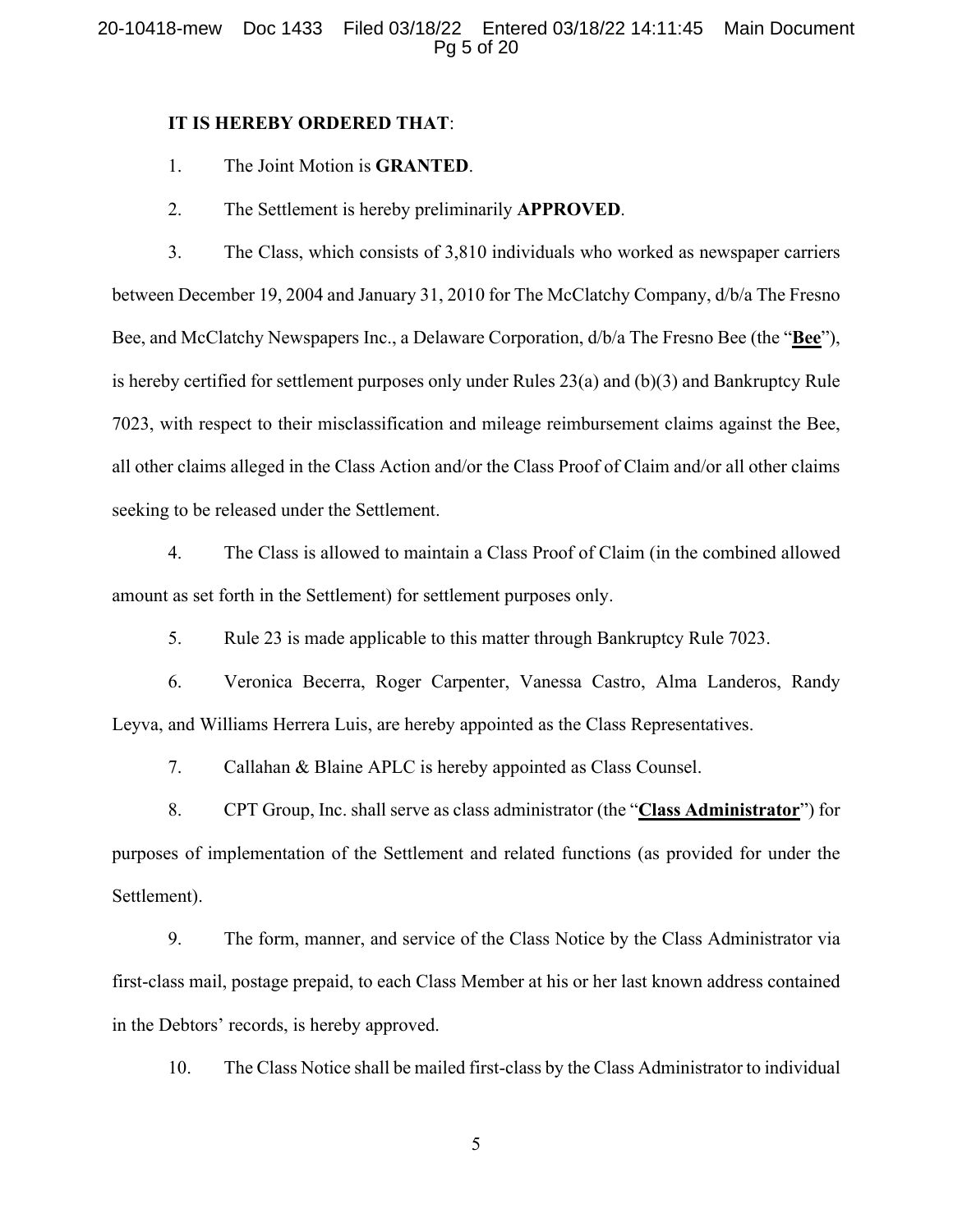#### 20-10418-mew Doc 1433 Filed 03/18/22 Entered 03/18/22 14:11:45 Main Document Pg 6 of 20

class members within ten (10) business days following entry of this Order.

11. On March 9, 2022, the GUC Recovery Trustee filed the *Affidavit of Service of Notice Under Class Action Fairness Act*, which provides that certain federal and state officials were served notice of the Joint Motion on March 4, 2022. *See* Docket No. 1419.

12. The form, manner, and service of notice to federal and state officials under 28 U.S.C. § 1715 of the Class Action Fairness Act was appropriate.

13. Objections or other responses to final approval of the Settlement or Class Administrator fees and costs must be received by the GUC Recovery Trustee and Class Counsel postmarked no later than **May 15, 2022**. Objections or other responses must be in writing and must set forth the basis for any such objection or other response to the Settlement.

14. Prior to the Fairness Hearing, counsel for the GUC Recovery Trustee shall file a declaration attesting to the service of notice of this Settlement to the federal and state officials under 28 U.S.C. § 1715 of the Class Action Fairness Act.

15. No final order approving the Settlement shall be entered until all applicable notice periods have expired.

16. A Fairness Hearing shall be held on **June 15, 2022, at 11:00 a.m. (Prevailing Eastern Time)**. Due to the COVID-19 pandemic, the hearing shall be held by telephone or video conference at the United States Bankruptcy Court for the Southern District of New York, One Bowling Green, New York, NY 10004, Courtroom 617 of the Honorable Michael E. Wiles.

17. This Court shall retain jurisdiction to interpret, enforce, and implement the Settlement and this Order.

 Dated: March 18, 2022 **s/Michael E. Wiles** New York, NY Michael E. Wiles

United States Bankruptcy Judge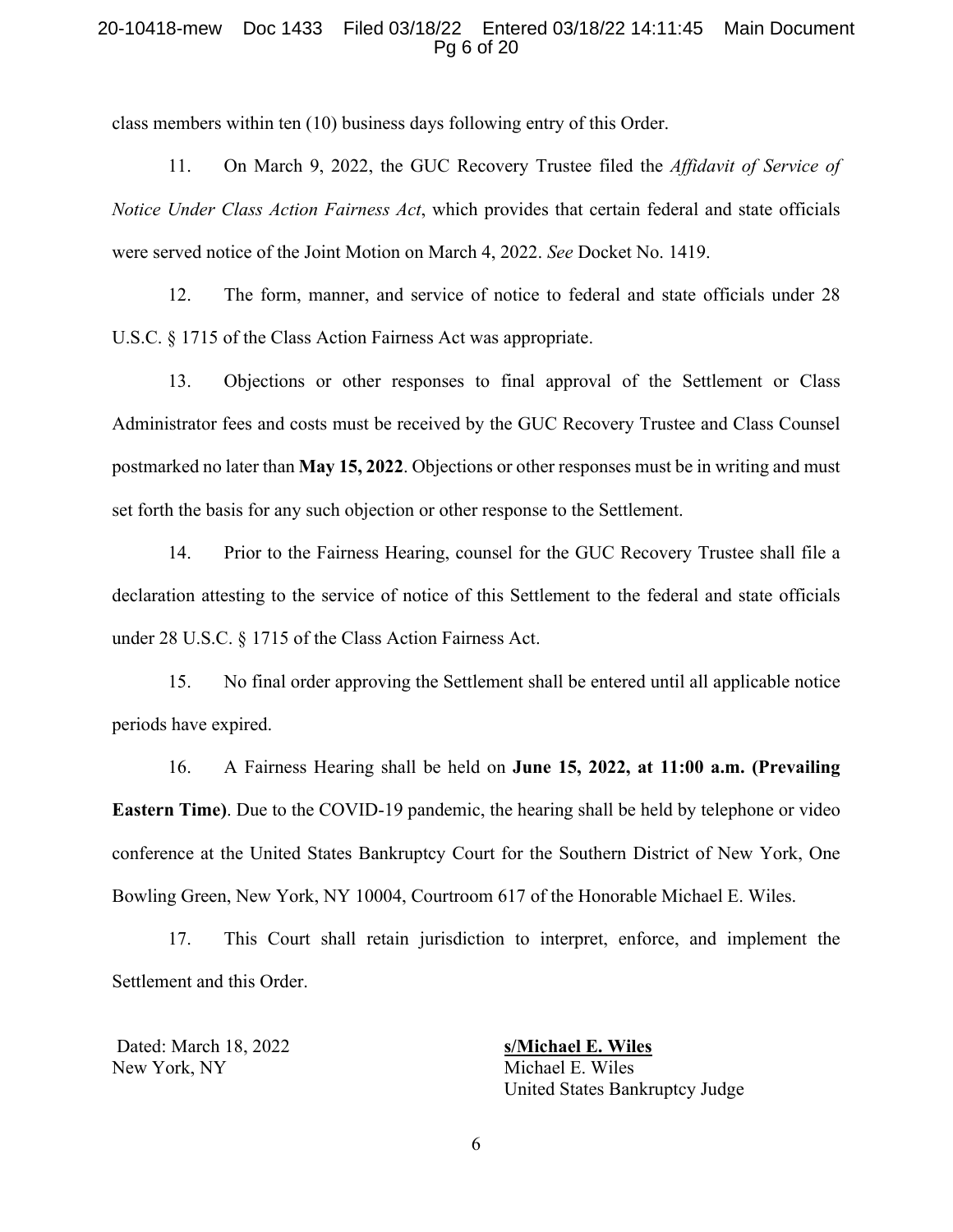20-10418-mew Doc 1433 Filed 03/18/22 Entered 03/18/22 14:11:45 Main Document Pg 7 of 20

# **Exhibit A**

Class Notice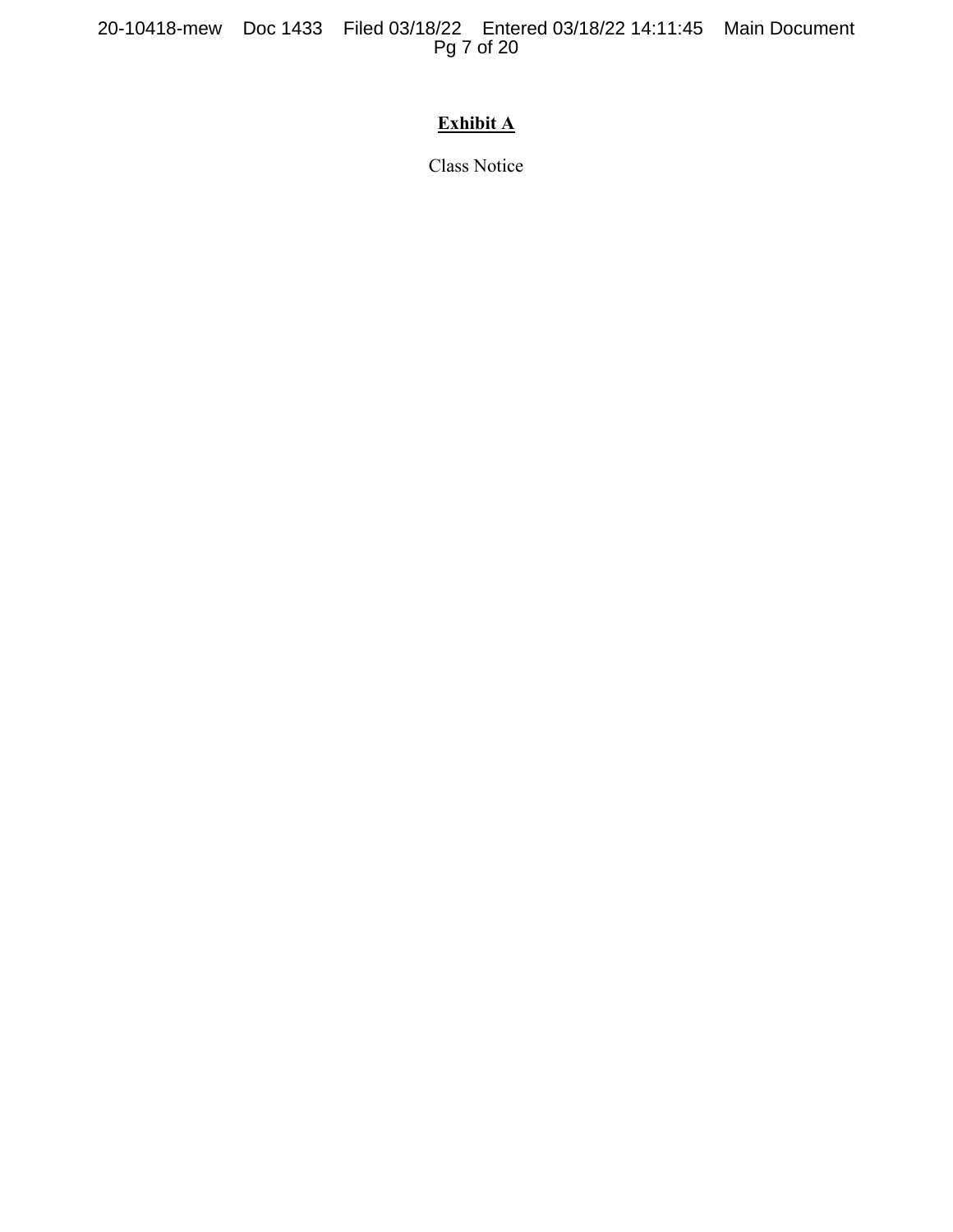20-10418-mew Doc 1433 Filed 03/18/22 Entered 03/18/22 14:11:45 Main Document Pg 8 of 20

> : : : : : :

## **UNITED STATES BANKRUPTCY COURT SOUTHERN DISTRICT OF NEW YORK**

In re:

JCK LEGACY COMPANY, *et al.*,

Debtors.<sup>3</sup>

Chapter 11

Case No. 20-10418 (MEW)

(Jointly Administered)

**----------------------------------------------------------------** x

**----------------------------------------------------------------** x

# **CLASS NOTICE**

# **IF YOU WERE A NEWSPAPER CARRIER FOR THE FRESNO BEE WITHIN THE STATE OF CALIFORNIA DURING THE PERIOD DECEMBER 19, 2004 TO JANUARY 31, 2010, THIS NOTICE MAY AFFECT YOUR RIGHTS**

# **PLEASE READ THE CLASS NOTICE CAREFULLY AND IN ITS ENTIRETY**

# *A court authorized this notice. This is not a solicitation.*

The purpose of this Class Notice is to advise you of how your rights may be affected by the *Settlement and Mutual Release Agreement* dated as of February 25, 2022 (the "**Settlement**") reached between the parties to the class action lawsuit filed by former newspaper carriers of The McClatchy Company, a Delaware Corporation, d/b/a The Fresno Bee, and McClatchy Newspapers Inc., a Delaware Corporation, d/b/a The Fresno Bee (referred to hereinafter as the "**Bee**" or the "**Debtors**") and the related proof of claim filed in the above-captioned chapter 11 proceedings.

#### **1. Why Should I Read This Notice?**

This Class Notice is given pursuant to an Order of the U.S. Bankruptcy Court dated March \_\_, 2022 [Docket No. \_\_ ] granting preliminary approval of the Settlement to resolve the class action captioned *Veronica Becerra et al. v. The McClatchy Co., et al*, Superior Court Case No. 08CECG04411 (KAG) (the "**Class Action**"). The Class Action was filed on behalf of Veronica Becerra, Roger Carpenter, Vanessa Castro, Alma Landeros, Randy Leyva, and Williams Herrera Luis (the "**Class Representatives**") and the class they seek to represent (the "**Class**").

The Debtors provided print and digital newspaper services and other services, including nationwide digital marketing. On February 13, 2020, each of the Debtors commenced a case under chapter 11 of the Bankruptcy Code (the "**Bankruptcy Proceeding**") in the United States Bankruptcy Court for the Southern District of New York (the "**Bankruptcy Court**"). The Debtors' cases have been consolidated for procedural purposes only and are being administered jointly.

<sup>&</sup>lt;sup>3</sup> The Debtors in these chapter 11 cases and the last four characters of each Debtor's tax identification number are: JCK Legacy Company (0478) and Herald Custom Publishing of Mexico, S. de R.L. de C.V. (5UZ1). The location of the GUC Recovery Trustee's service address for purposes of these chapter 11 cases is: 110 East 42 Street, Suite 1818 New York, NY 10017.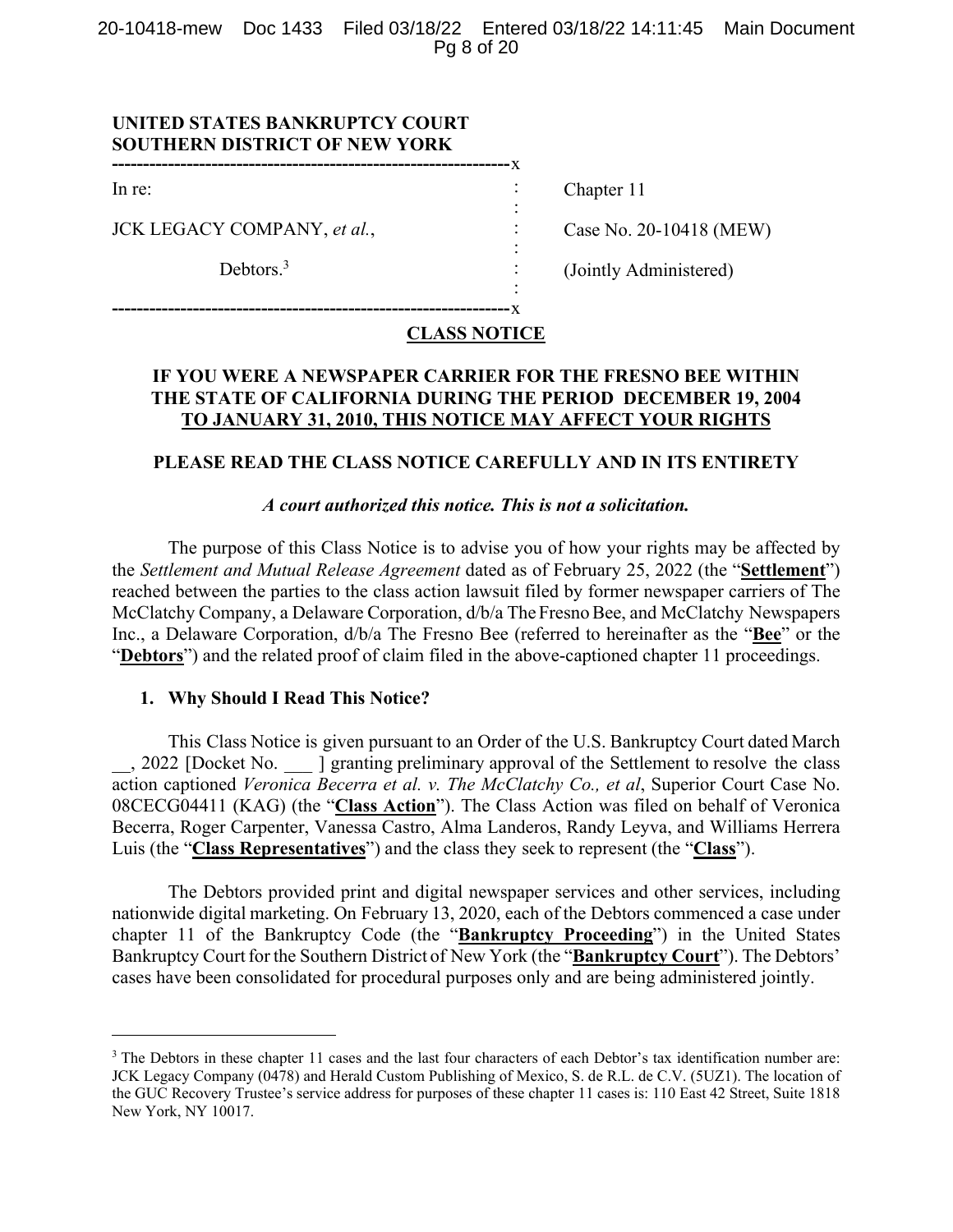## 20-10418-mew Doc 1433 Filed 03/18/22 Entered 03/18/22 14:11:45 Main Document Pg 9 of 20

On September 25, 2020, the Bankruptcy Court confirmed the Debtors' chapter 11 plan of distribution, which went effective on September 30, 2020 (the "**Plan**") [Docket Nos. 879 and 886]. The Plan established the JCK Legacy GUC Recovery Trust (the "**GUC Recovery Trust**"), which is governed by the GUC Recovery Trust Agreement. William A. Brandt, Jr. was appointed as trustee (the "**GUC Recovery Trustee**") of the GUC Recovery Trust.

After the effective date of the Plan, the GUC Recovery Trustee and counsel for the Class ("**Class Counsel**") negotiated the Settlement, to resolve all claims in the Class Action, and related claims, arising on or before the bankruptcy filing.

The Settlement provides that the Class Representatives will represent all newspaper carriers who worked for the Bee within the State of California at any time beginning on December 19, 2004 through January 31, 2010 (the "**Class Period**"), other than carrier substitutes and large distributors. Any carrier who fits this description will be deemed a member of the Class ("**Class Member**").

The Settlement is subject to final approval by the Bankruptcy Court. If the Bankruptcy Court approves the Settlement, it will result in, among other things: (i) a potential distribution of a monetary recovery to the Class Members proportionate with all GUC Recovery Trust beneficiaries; (ii) dismissal of the Class Action; (iii) allowance of a Class Proof of Claim as provided for in the Settlement, along with the release of certain actual or potential claims against the Debtors, the GUC Recovery Trust, and related parties; (iv) an award of attorney's fees and costs to Class Counsel; and (v) payment of an administrative fee to the Class Administrator (defined below).

### **2. Description of the Class Action**

On December 19, 2008, the Class Representatives filed the Class Action against the Bee in the Superior Court for the County of Fresno (the "**Superior Court**"). The Class Representatives asserted nine causes of action, including a cause of action for unfair business practices, which the Class Action parties ultimately agreed to have adjudicated solely at trial. The relief sought in the Class Action was largely premised upon the Bee's alleged failure to classify the Class as employees and to reimburse the Class for reasonable mileage expenses.

After a bench trial, the Superior Court issued a ruling and entered a judgment in favor of the Bee, finding that the Class Members were properly classified as independent contractors. The Class Representatives appealed the judgment to the Court of Appeal of the State of California (the "**Appeal**"), the Fifth Appellate District (Case No. F074680) (the "**Appellate Court**"). On September 30, 2021, the Appellate Court issued a decision, reversing the Superior Court's findings that the Class Members were properly classified as independent contractors. Among other things, the Appellate Court ruled that the Court misapplied the burden of proof and failed to apply a 1989 California Supreme Court precedent to determine the Class Members' employment status.

Notwithstanding the decision, the Appellate Court declined to enter a ruling in favor of the Class Representatives that the Class Members were employees as a matter of law. According to the Appellate Court, much of the evidence submitted by the Class Representatives was disputed,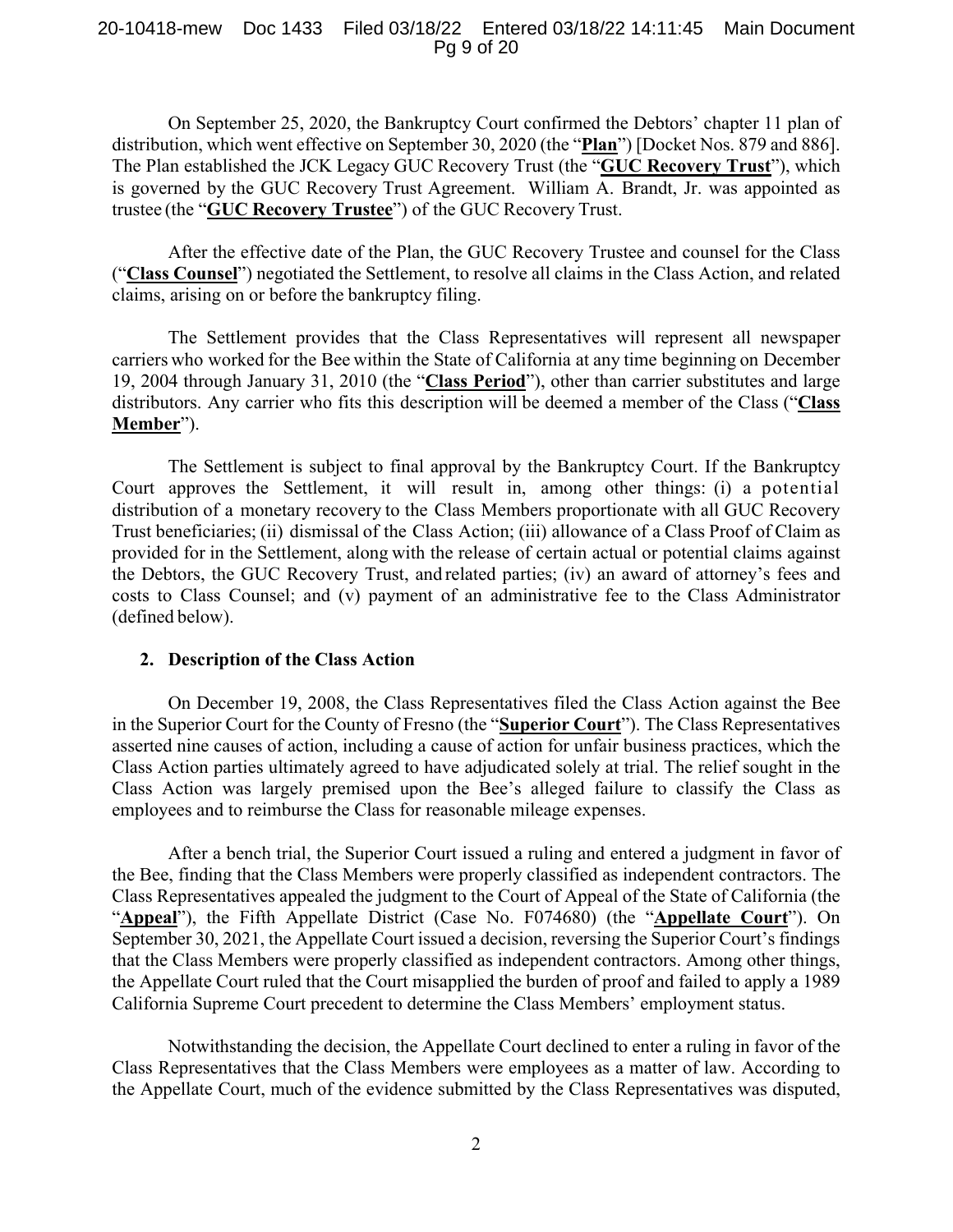### 20-10418-mew Doc 1433 Filed 03/18/22 Entered 03/18/22 14:11:45 Main Document Pg 10 of 20

and that the Superior Court did not resolve whether such evidence was credible or whether such evidence described policies applicable to the entire Class. Accordingly, the Appellate Court remanded the case back to the Superior Court for further proceedings.

## **3. Why Did I Get This Notice?**

You received this Class Notice because you have been identified as a former newspaper carrier who worked for the Bee within the State of California between December 19, 2004 and January 31, 2010, and may be entitled to mileage reimbursement for reasonable expenses incurred as a newspaper carrier.

This Class Notice is to inform you of a proposed class action settlement pending in the U.S. Bankruptcy Court in the State of New York and how you can participate in the settlement.

### **4. What is The Class Action Settlement?**

The parties have reached a settlement of the Class Action referenced above and you are receiving this notice because the Bankruptcy Court has preliminarily approved the Settlement. **The Settlement will affect all members of the Class and will entitle them to a pro rata share of the class action settlement payment.**

Under the terms of the Settlement, the Class is entitled to an allowed general unsecured claim in the total amount of \$19,453,649. The claim has two components: (a) \$12,353,659 to the Class, as mileage reimbursement for reasonable expenses (the "**Class Settlement Amount**"); and (b) \$7,099,990 as an award to Class Counsel as legal representative for the Class (the "**Class Counsel Award**").

The Class Settlement Amount shall be paid from assets of the GUC Recovery Trust and each Class Member shall be paid a pro rata share of the Class Settlement Amount after subtracting the Class Administrator Fee (as defined below). The Class Counsel Award shall be paid *solely* from assets of the GUC Recovery Trust, *not* the Class Settlement Amount.

**FOR AVOIDANCE OF DOUBT, BECAUSE THE DEBTORS ARE IN A BANKRUPTCY PROCEEDING, THE CLASS SETTLEMENT AMOUNT AND THE CLASS COUNSEL AWARD WILL NOT BE PAID IN FULL, AND THE GUC RECOVERY TRUSTEE ANTICIPATES THAT THE PROPOSED DISTRIBUTION FOR GENERAL UNSECURED CREDITORS WILL BE LESS THAN 10%.** 

# **5. Who Is Included in the Settlement?**

All newspaper carriers, other than carrier substitutes and large distributors, who worked for the Bee between December 19, 2004 and January 31, 2010 and who do not timely request to opt-out of the Class.

## **6. How Much Will Each Class Member Receive?**

After subtraction of the Class Administrator Fee from the Class Settlement Amount (the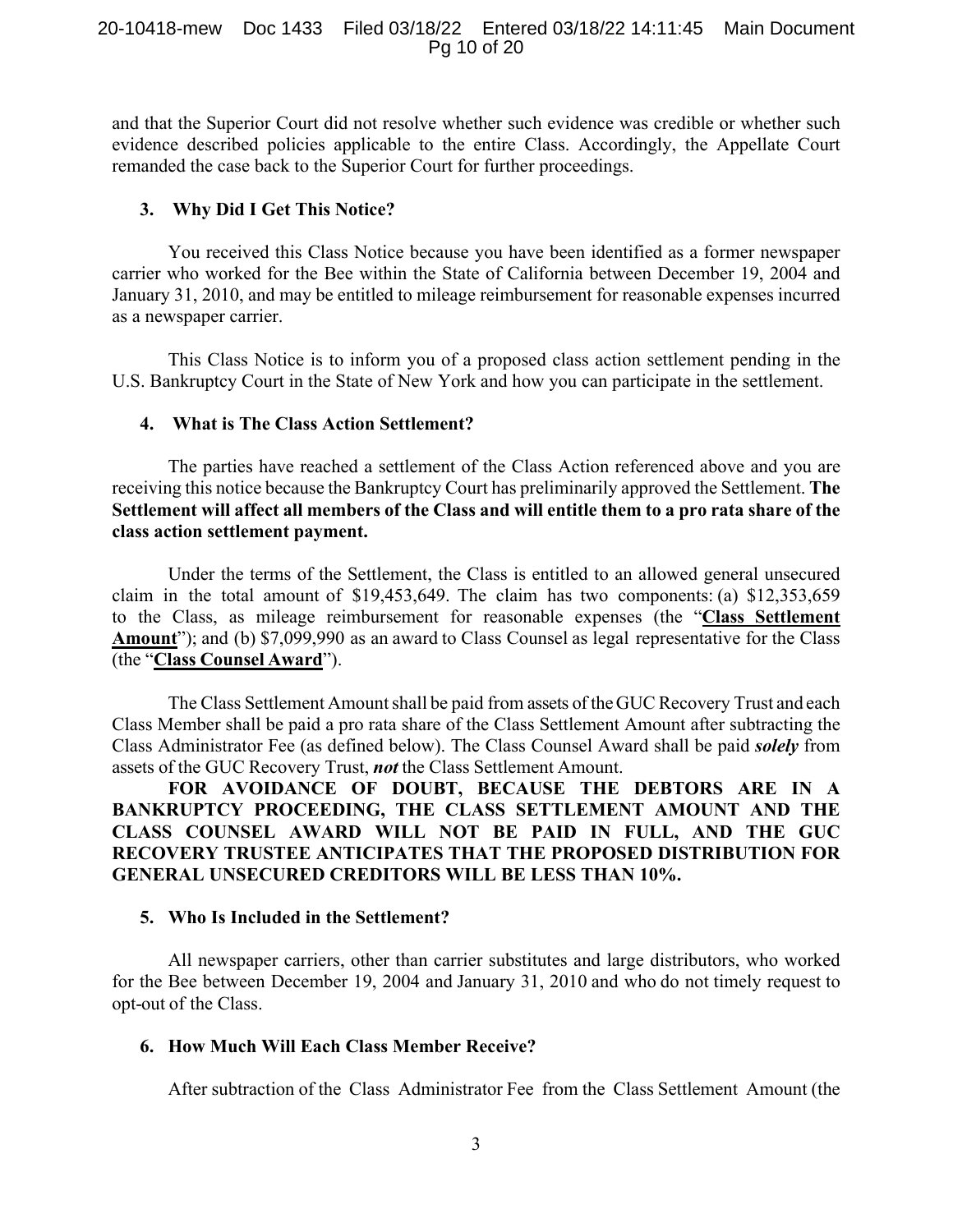## 20-10418-mew Doc 1433 Filed 03/18/22 Entered 03/18/22 14:11:45 Main Document Pg 11 of 20

"**Net Settlement Amount**"), each Class Member will receive, as a pro rata share of the Net Settlement Amount, an Individual Class Member Settlement Payment, based on the proportionate number of days worked by each Class Member during the Class Period. Individual Class Member Settlement Payments shall be calculated and apportioned as follows:

- i. Determine total number of Work Days.
- ii. Divide Net Settlement Amount by the total number of Work Days; the resulting figure is the value of the Work Day ("**Base Value**").
- iii. Multiply Base Value by the number of the Class Member's Work Days.

The resulting figure shall be the "Individual Class Member Settlement Payment" for each Class Member. **THE PAYMENT WILL NOT BE IN THE FULL AMOUNT OF THE CLASS MEMBERS' CLAIMS; DUE TO THE BANKRUPTCY, IT WILL UNFORTUNATELY ONLY BE PAID IN PENNIES ON THE DOLLAR.** 

# **7. How Will Class Counsel and the Class Administrator Be Paid?**

From the inception of this Class Action to the present, Class Counsel have undertaken representation of the Class on a contingent basis and have not received any payment for their services in prosecuting this case, nor have they been reimbursed for any out of pocket expenses. To date, Class Counsel has worked many hours and has incurred (but not been paid) millions of dollars of legal fees working on behalf of the Class. If the Bankruptcy Court approves the Settlement, then Class Counsel, subject to Bankruptcy Court approval, will receive its share of fees and costs, all payable *solely* out of assets of the GUC Recovery Trust. The Class Counsel fees and costs will also be paid at pennies on the dollar due to the Debtors' bankruptcy.

In addition, CPT Group, Inc. shall serve as class administrator (the "**Class Administrator**" together with Class Counsel, the "**Class Professionals**") for purposes of administering this Settlement and shall receive a professional fee (the "**Class Administrator Fee**") of \$30,000, which shall be paid *solely* out of the Class Settlement Amount.

The Class Counsel Award and the Class Administrator Fee (together, the "**Class Professional Fees**") will be filed at the same time as the joint motion seeking both preliminary and final approval of the Settlement. Class Professionals' compensation will be determined by the Bankruptcy Court at the hearing to approve the Settlement on a final basis.

### **8. How Will I Receive Payment?**

The Parties have agreed that the Class Administrator, CPT Group, Inc., will mail Individual Class Member Settlement Payment checks directly to Class Members on a periodic basis as described in the Settlement. If you do not opt-out of the Settlement, you *will not* have to submit a proof of claim, or take any other action, to receive your Individual Class Member Settlement Payment. *If your address changes from the time you receive this Notice, you are required to update your address with the Class Administrator to receive your check and any other notices***.**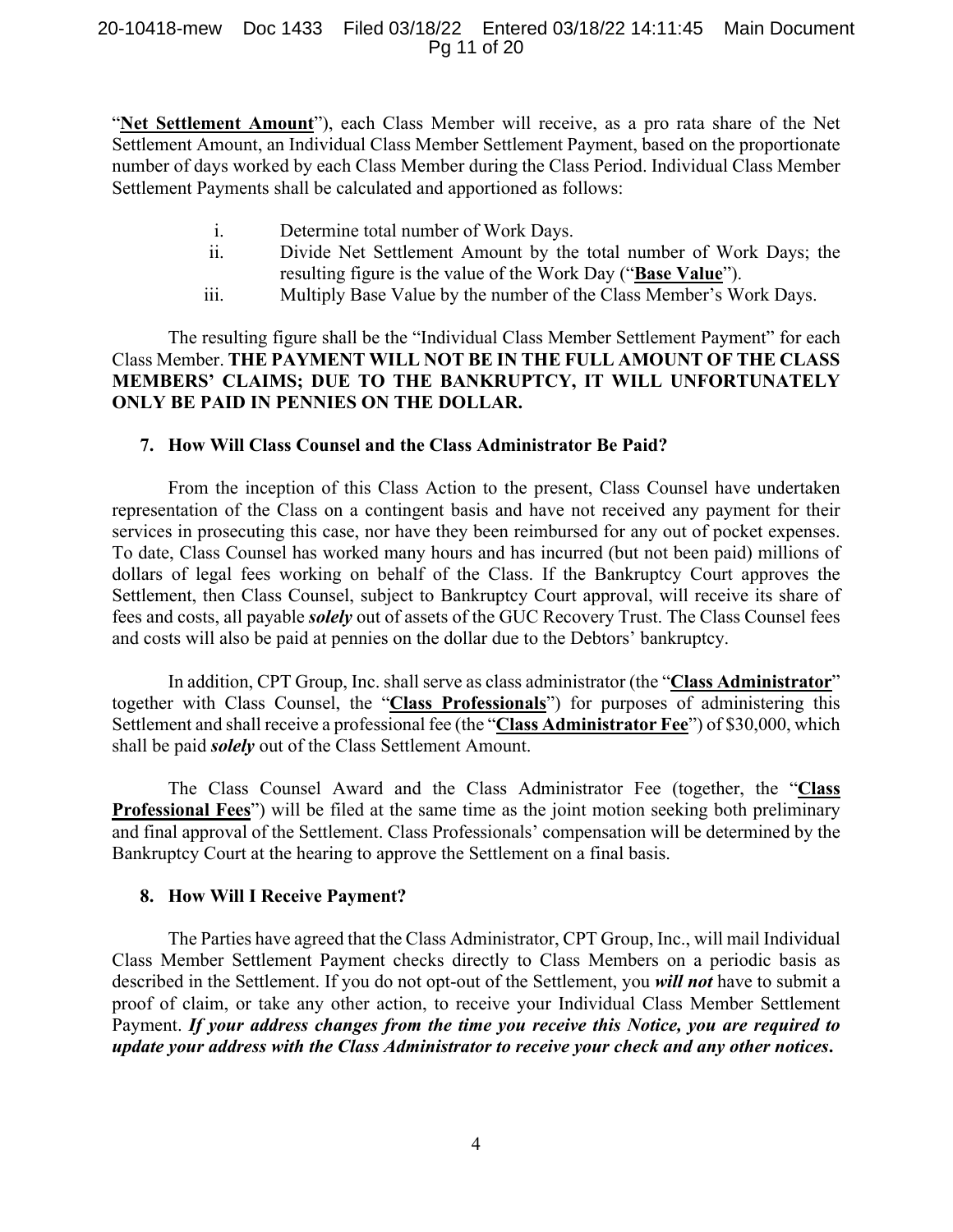#### **9. When Will I Receive My Settlement Payment?**

Due to the timing of the claims resolution process contemplated under the Plan, distribution(s) of the Class Settlement Amount and Class Counsel Award may not occur for a significant period of time, but will be about the same time with distributions to other general unsecured creditors of the Debtors under the Plan.

# **10. What Am I Giving Up If I Participate In This Settlement?**

The Settlement provides that, after the Bankruptcy Court enters an order finding the Settlement is fair, adequate, and reasonable, and all appeals have been resolved or all appeals periods have expired, those Class Members who have not timely requested exclusion by opting out shall be deemed to have fully, finally and forever released, relinquished and discharged the legal claims described below, *even if you separately filed a proof of claim in the Bankruptcy Proceeding prior to mailing of this Class Notice*.

Specifically, upon the effective date of the Settlement and in exchange for the consideration provided, and except as to such rights or claims as may be created by the Settlement, the Class Representatives and all Class Members (excluding those who opt-out) - regardless of whether they have submitted a timely and valid proof of claim in the Debtors' bankruptcy cases prior to mailing of this Class Notice - and their respective heirs, beneficiaries, devisees, executors, administrators, trustees, conservators, guardians, personal representatives, successors-in-interest and assigns (the "**Releasing Person(s)**"), shall hereby fully and forever completely release and discharge the Debtors and the GUC Recovery Trust all of their past, present or future subsidiaries, parents, affiliates, officers, directors, employees, representatives, insurers, agents, counsel, successors, heirs, assigns, executors, administrators, affiliated entities, and vendors (each a "**Released Party**") from any and all claims, debts, liabilities, demands, obligations, guarantees, costs, expenses, attorneys' fees, damages, action or causes of action of whatever kind or nature that were alleged in the Class Action or which could reasonably have been alleged under California or federal law based on the factual allegations contained in the Class Action, beginning on December 19, 2004 up to and including January 31, 2010.

The release includes, but is not limited to any claims for restitution, equitable relief, wages, bonuses or incentive payments, penalties, interest, and/or attorneys' fees and costs of any kind arising under California or federal law for the claims asserted in the Class Action or that could have been alleged under California or federal law based on the alleged facts in the complaints filed in the Class Action, including without limitation, Business and Professions Code sections 17200- 17208, and California Labor Code sections 200-203, 216, 218.5, 218.6, 225.5, 226, 226.3, 226.7, 510, 512, 558, 1194 and 2698-2699.5 (the California Private Attorneys General Act) and 29 U.S.C. §§ 201 et seq. (collectively, the "**Released Claims**").

For avoidance of doubt, upon the effective date of the Settlement, each Releasing Person will have agreed that the execution of the Settlement and the Bankruptcy Court's final approval thereof will fully, completely and finally resolve any and all issues, disputes or controversies each Releasing Persons has asserted or may assert either inside or outside of the Debtors' bankruptcy cases that are alleged in the Class Action or that could have been alleged under California or federal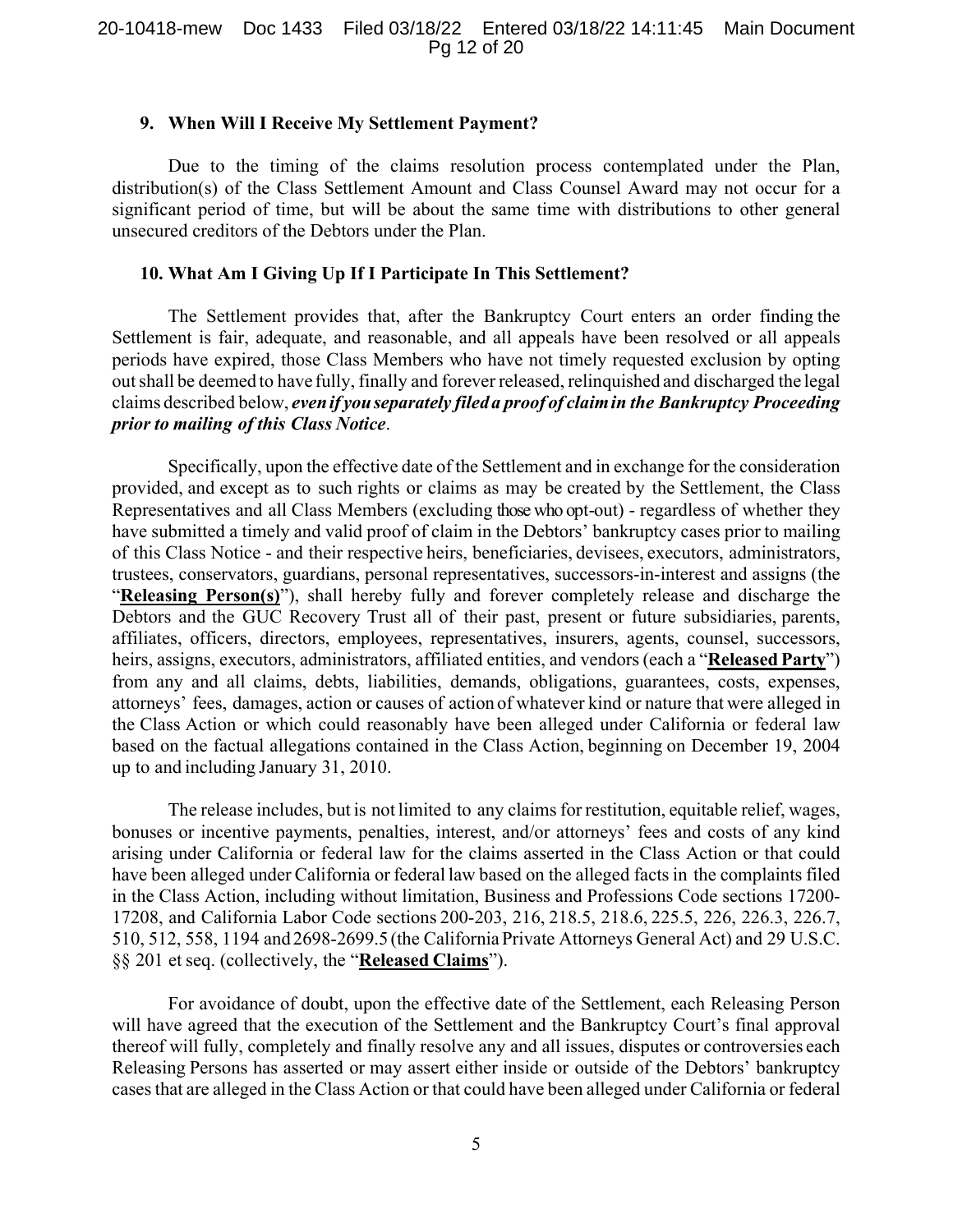#### 20-10418-mew Doc 1433 Filed 03/18/22 Entered 03/18/22 14:11:45 Main Document Pg 13 of 20

law based on the alleged facts in any of the complaints filed in the Class Action.

Further, with respect to the Released Claims only, each Releasing Person will have expressly warranted that he or she has read, understands, and intends to waive the rights described in Section 1542 of the California Civil Code, which provides:

# **A general release does not extend to claims that the creditor or releasing party does not know or suspect to exist in his or her favor at the time of executing the release and that, if known by him or her would have materially affected his or her settlement with the debtor or released party.**

Thus, notwithstanding the provision of Section 1452, and for the express purpose of implementing a full and complete release and discharge of each Released Party, Releasing Persons will have expressly acknowledged that the Settlement is intended to include within its effect, without limitation, all Released Claims that the Releasing Persons do not know or suspect to exist in his/her favor at the time of execution of the Settlement, and that the Settlement contemplated the extinguishment of any and all such Released Claim(s).

## **11. What If I Want To Object To The Settlement?**

If you are satisfied with the Settlement including Class Professionals' Fees and the releases, you do not need to do anything. Your Individual Class Member Settlement Payment (which may be delivered in more than one periodic distribution) will be mailed to your last known address as indicated in Debtors' books and records or to such address that you have updated with the Class Administrator. If you have any questions regarding mailing of settlement checks, please notify Class Counsel as follows:

#### **Via Mail:**

Callahan & Blaine APLC 3 Hutton Centre, 9th Floor Santa Ana, CA 92707 Attn: Michael J. Sachs Scott D. Nelson

# **Via Phone:**

# (714) 241-4444

If, on the other hand, you believe that the Settlement is unfair or inadequate or are dissatisfied with the Class Settlement Amount or feel that the Class Professionals' Fees should not be approved, you may object to the Settlement and/or the Class Professionals' Fees by mailing via certified mail, return receipt requested, a detailed written statement bearing the caption of this action shown above on the first page stating your comment or objection to Callahan & Blaine APLC (Attn: Michael J. Sachs and Scott D. Nelson) at the address shown above and to counsel for the GUC Recovery Trustee at the address shown below: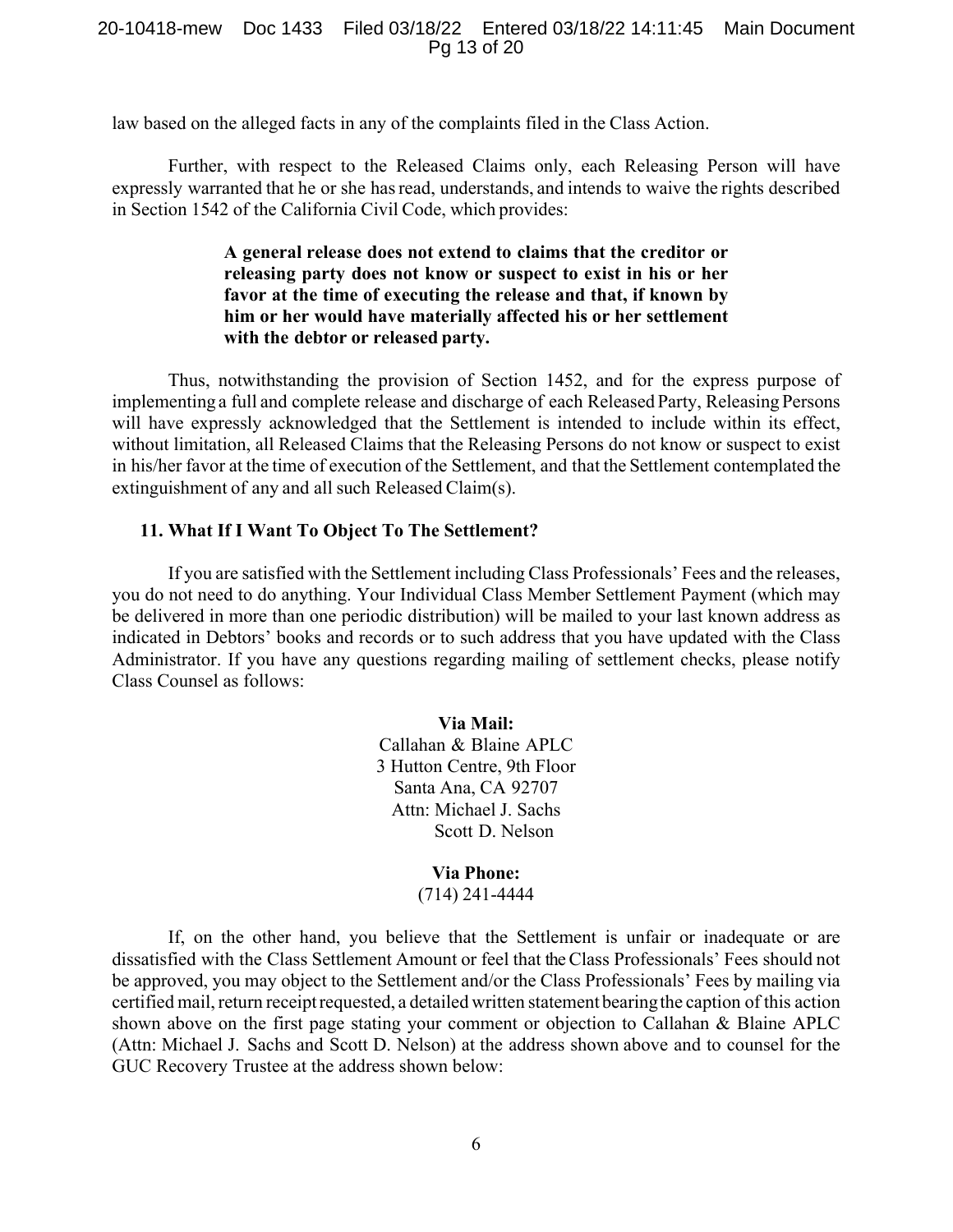## 20-10418-mew Doc 1433 Filed 03/18/22 Entered 03/18/22 14:11:45 Main Document Pg 14 of 20

**Via Mail:**  Pillsbury Winthrop Shaw Pittman LLP 31 West 52nd Street New York, New York 10019 Attn: Leo T. Crowley Kwame O. Akuffo

*Objections must be mailed so as to be received no later than May 15, 2022 and must include the caption of the action and your name, address, and telephone number together with a detailed statement of the basis for your objection and whether you wish to be heard personally or by counsel at the final hearing at which the parties will be requesting binding court approval of the Settlement and the award of the Class Professionals' Fees, as described above*.

You may also object or comment in person or by counsel at the Final Hearing described below. If you intend to appear through an attorney, you will be *solely* responsible for the fees and costs of your attorney. If the Bankruptcy Court rejects either your written or oral objection, you still will be bound by the terms of the Settlement.

The hearing for final approval of the Settlement (the "**Final Hearing**") is scheduled to occur on **June 15, 2022, 11:00 a.m. (Prevailing Eastern Time)** via telephone or by video conference before the Honorable Michael E. Wiles of the U.S. Bankruptcy Court for the Southern District of New York located at One Bowling Green, Courtroom 617, New York, NY 10004. The Final Hearing may be adjourned or continued from time to time in the discretion of the Bankruptcy Court with or without notice by the Bankruptcy Court as the Bankruptcy Court may direct.

Unless otherwise ordered by the Bankruptcy Court, if you or any other Class Member fail to timely file and serve written objections in the manner described above by the specified deadline, or otherwise fail to comply with the procedures set forth herein, you will be deemed to have waived any objections to any or all aspects of the Settlement and will be foreclosed from making any objection (whether by appeal or otherwise) to the Settlement and will not be allowed to appear before the Bankruptcy Court at the Final Hearing.

## **12. What If I Elect To Opt-Out of the Settlement?**

If you choose not to be bound by this Settlement, you may opt-out of the Class by completing the form (the "**Opt-Out Form**") attached as **Exhibit 1**. The Opt-Out Form must be completed no later than **May 15, 2022** (the "**Opt-Out Deadline**") and mailed to the Debtors' Claims Agent at:

> JCK Legacy Co. (f/k/a/ The McClatchy Co.) Opt-Out c/o Kurtzman Carson Consultants LLC 222 N. Pacific Coast Highway, Suite 300 El Segundo, CA 90245

If you elect to opt-out, you may choose to complete and file the individual proof of claim attached as **Exhibit 2**, which **must be received by the Debtors' Claims Agent no later than May 15, 2022**. **You are not obligated to do so, however. All requests for exclusion from the Class received after the Opt-Out Deadline will not be effective and such person will be deemed a**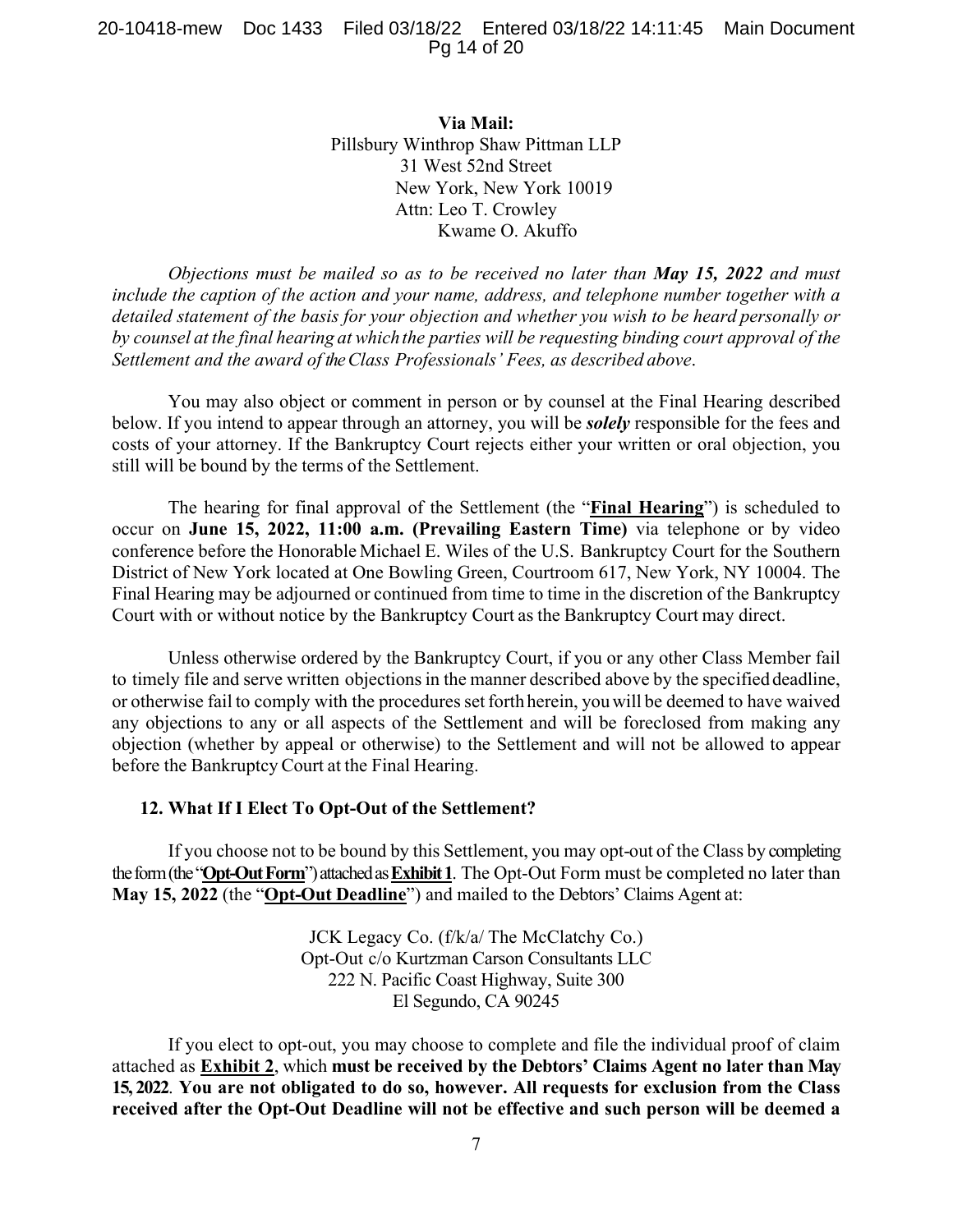**member of the Class, even if you filed a proof of claim with respect to any Released Claims prior to service of the Class Notice. If an individual proof of claim is filed, the opt-out claimant may be required to explain why the claim was not filed before the original deadline (July 10, 2020) to file claims against the Debtors' estate.** 

The Debtors' Claims Agent will submit such individual proofs of claim to the GUC Recovery Trustee.

Any Class Member who elects to opt-out of the Settlement must pursue his or her claims with the Bankruptcy Court in accordance with the claims allowance process. All Class Members who elect to opt-out are stayed or enjoined from pursuing claims that are subject to this Settlement in state court or any other court that would otherwise have competent jurisdiction, unless the Bankruptcy Court determines otherwise.

Any individual proof of claim will be subject to the claims allowance process in the Bankruptcy Court. The GUC Recovery Trustee expects to, and other parties-in-interest may, object to any individual proof of claim that lack merit, are not timely filed by the Opt-Out Deadline, or timely filed during the Opt-Out Period, but were filed after the original deadline to file claims, are filed in excess, and/or are not supported by proper documentation, and further anticipate that the ultimate recovery on such claims, if any, will be subject to the claims allowance process. Class Members who opt-out of the Settlement may recover, if at all, proportionate with other non-settling general unsecured creditors under the Plan. The actual terms of the Plan are available on the Class Administrator's website: www.frensobeenewssettlement.com. **IF THE INDIVIDUAL PROOF OF CLAIM IS DISALLOWED AND EXPUNGED, THE CLASS MEMBER WHO OPTED OUT OF THE SETTLEMENT WILL RECEIVE NO RECOVERY ON ACCOUNT OF SUCH CLAIMS. ANYONE WHO OPTS OUT SHOULD ASSUME THAT THEY ARE NOT LIKELY TO RECEIVE ANY RECOVERY ON THEIR CLAIM**.

## **13. What If I Already Timely Filed A Proof of Claim With The Bankruptcy Court?**

If you timely filed a proof of claim *prior* to service of this Class Notice alleging any claim duplicative of or subsumed by the claims asserted in the Class Action (and/or arise out of the same or similar facts) and you do not opt-out of the Settlement, you will receive your Individual Class Member Settlement Payment as set forth above, but will consent to having your proof(s) of claim reduced, withdrawn, and/or expunged since your Individual Class Member Settlement Payment will be in full satisfaction of any and all claims asserted in your proof(s) of claim that are duplicative of or subsumed by the claims asserted in the Class Action and/or arise out of the same or similar facts. A separately noticed motion will be filed with the Bankruptcy Court seeking to reduce, withdraw and/or expunge proofs of claim filed by Class Members who do not opt-out of the Settlement and who have asserted claims that appear to be duplicative of or subsumed by the claims asserted in the Class Action and/or arise out of the same or similar facts.

## **14. When Will The Bankruptcy Court Decide Whether To Approve The Settlement?**

The Bankruptcy Court will hold a hearing on **June 15, 2022 at 11:00 a.m. (Prevailing Eastern Time)**, before the Honorable Michael E. Wiles of the U.S. Bankruptcy Court for the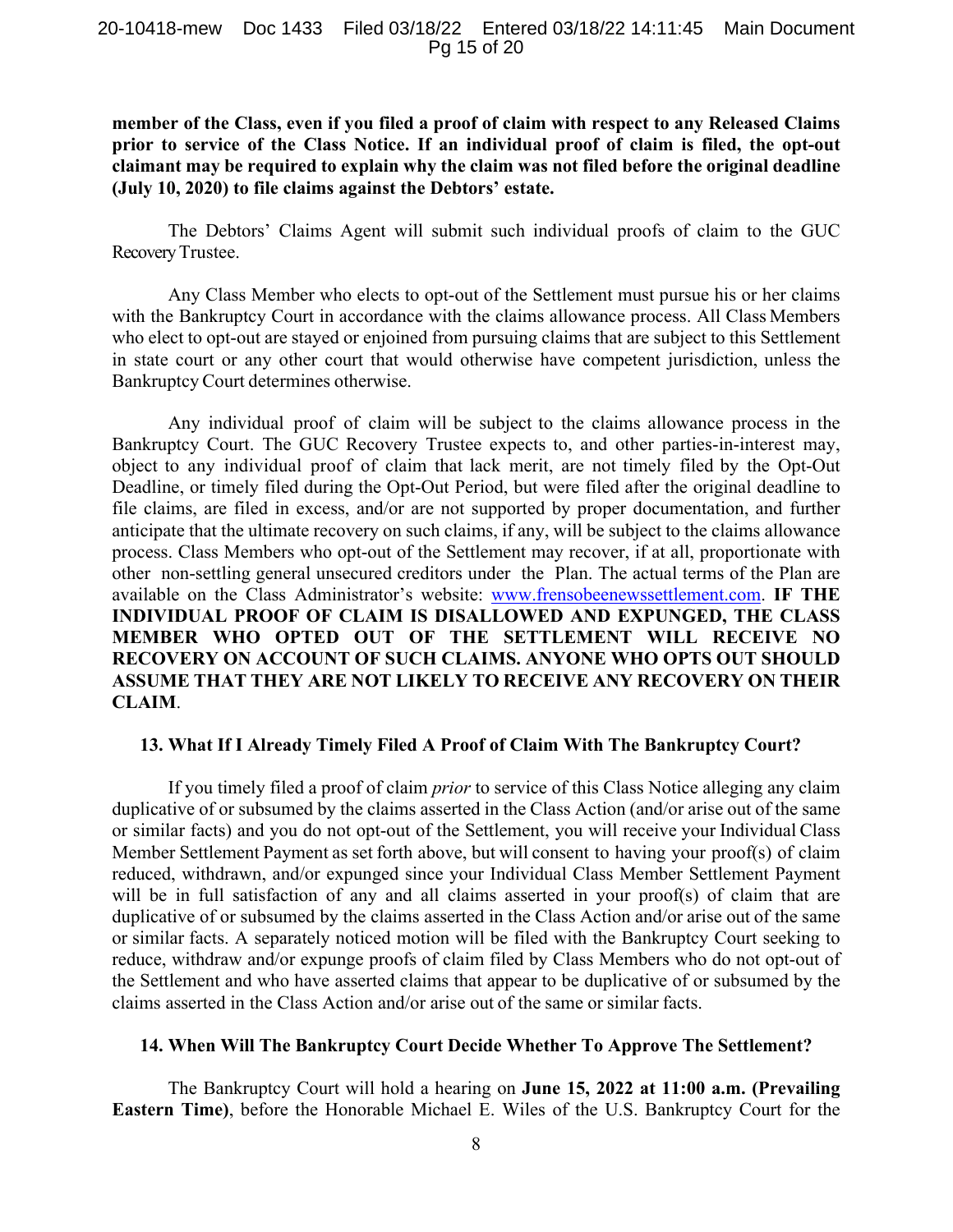### 20-10418-mew Doc 1433 Filed 03/18/22 Entered 03/18/22 14:11:45 Main Document Pg 16 of 20

Southern District of New York located at One Bowling Green, Courtroom 617, New York, NY 10004. The hearing will be telephonic; if you wish to participate, you will need to create a Court Solutions account at https://www.court-solutions.com and register in advance of the telephonic hearing. The purpose of the hearing, in part, will be to determine: (1) whether the Settlement should be finally approved as fair, reasonable, and adequate; (2) whether to finally approve all other aspects of the Settlement, including the aspects discussed herein; and (3) whether to approve the Class Counsel Award and the Class Administrator Fee. The Bankruptcy Court reserves the right to adjourn or continue the hearing without further notice to the Class.

# **15. Who Is The Judge In This Case?**

The Honorable Michael E. Wiles of the U.S. Bankruptcy Court for the Southern District of New York located at One Bowling Green, Courtroom 617, New York, NY 10004.

## **16. What Are The Critical Dates?**

| <b>EVENT</b>                                   | <b>DEADLINE</b>                                                                   |
|------------------------------------------------|-----------------------------------------------------------------------------------|
|                                                | Deadline to opt-out of the Settlement and Opt-Out Form and Proof of Claim must be |
| submit Opt-Out Form and Proof of Claim.        | received no later than May 15, 2022.                                              |
| Deadline to submit any written statement to    | Written objections or comments must be                                            |
| counsel for the GUC Recovery Trustee and       | received by counsel for the GUC Recovery                                          |
| Class Counsel objecting to or commenting       | Trustee and Class Counsel no later than May                                       |
| on the Settlement, who will file the objection | 15, 2022.                                                                         |
| with the Bankruptcy Court (only if you do      |                                                                                   |
| not opt- out of the Settlement).               |                                                                                   |
| The final hearing to approve the               | Honorable Michael E. Wiles will hold a                                            |
| Settlement.                                    | hearing on June 15, 2022 at 11:00 a.m.                                            |
|                                                | (Prevailing Eastern Time), in the U.S.                                            |
|                                                | Bankruptcy Court for the Southern District                                        |
|                                                | of New York located at One Bowling Green,                                         |
|                                                | Courtroom 617, New                                                                |
|                                                | York, NY 10004.                                                                   |

# **17. Where Can I Find Additional Information?**

If you have questions, you may write or telephone Class Counsel at:

**Via Mail:**  Callahan & Blaine APLC 3 Hutton Centre, 9th Floor Santa Ana, CA 92707 Attn: Michael J. Sachs Scott D. Nelson

> **Via Phone:**  (714) 241-4444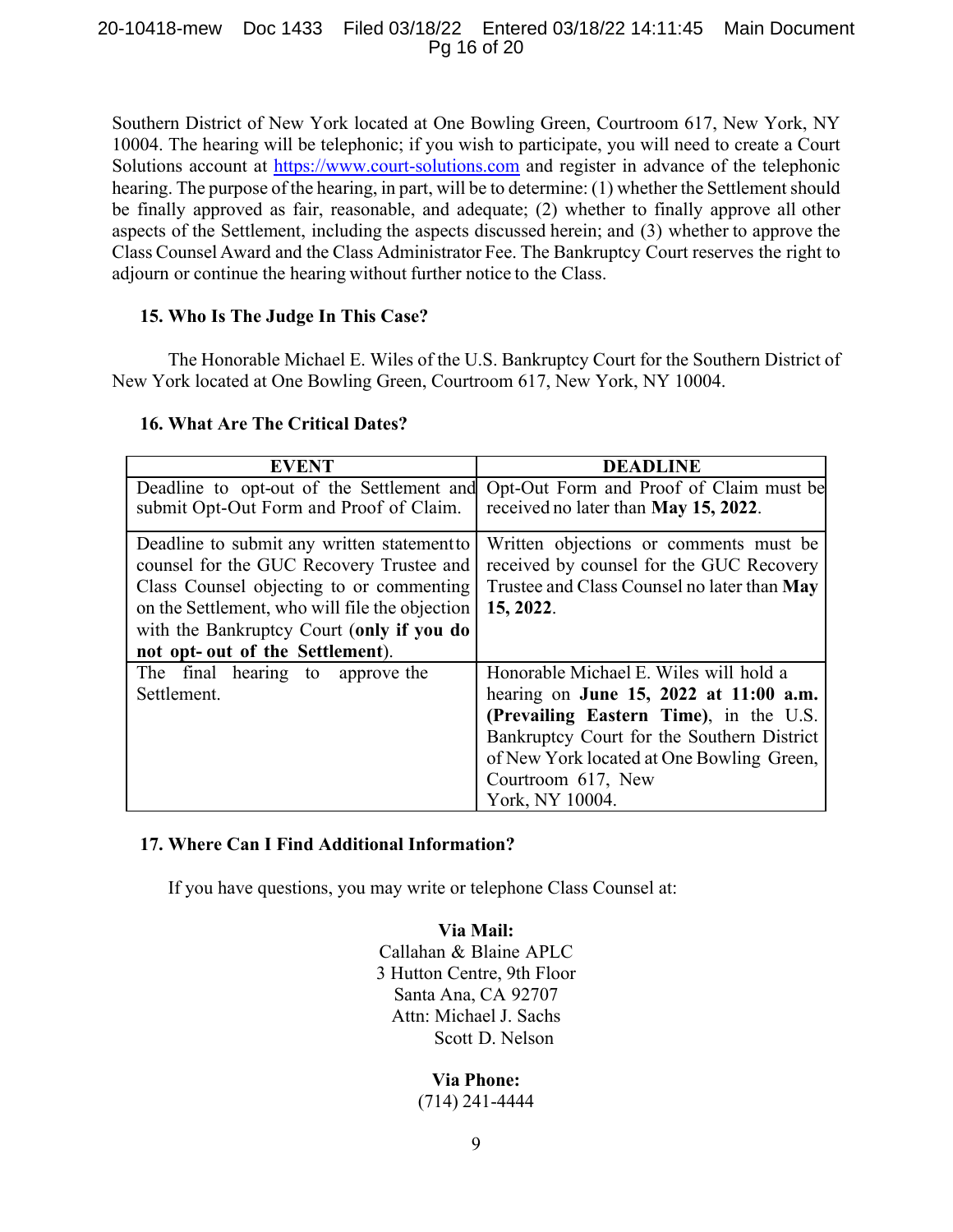#### 20-10418-mew Doc 1433 Filed 03/18/22 Entered 03/18/22 14:11:45 Main Document Pg 17 of 20

This Class Notice is only a summary and does not describe all details of the Settlement. For full details of the matters discussed in this Class Notice, you may wish to review the Settlement. Please contact Class Counsel, as provided for above, for a copy of the Settlement and/or copies of the complaints filed in the Class Action. The complete record of all the non-confidential papers filed in this case have also been electronically filed with the U.S. Bankruptcy Court for the Southern District of New York. A copy of the Settlement and/or copies of the complaints filed in the Class Action, and all other documents filed in connection with the Class Action will also be posted on a website maintained by CPT Group Inc., which is located at: www.frensobeenewssettlement.com.

# **PLEASE CONTACT CLASS COUNSEL FOR MORE INFORMATIONREGARDING THE SETTLEMENT OR THE CLAIMS PROCESS.**

Dated: March , 2022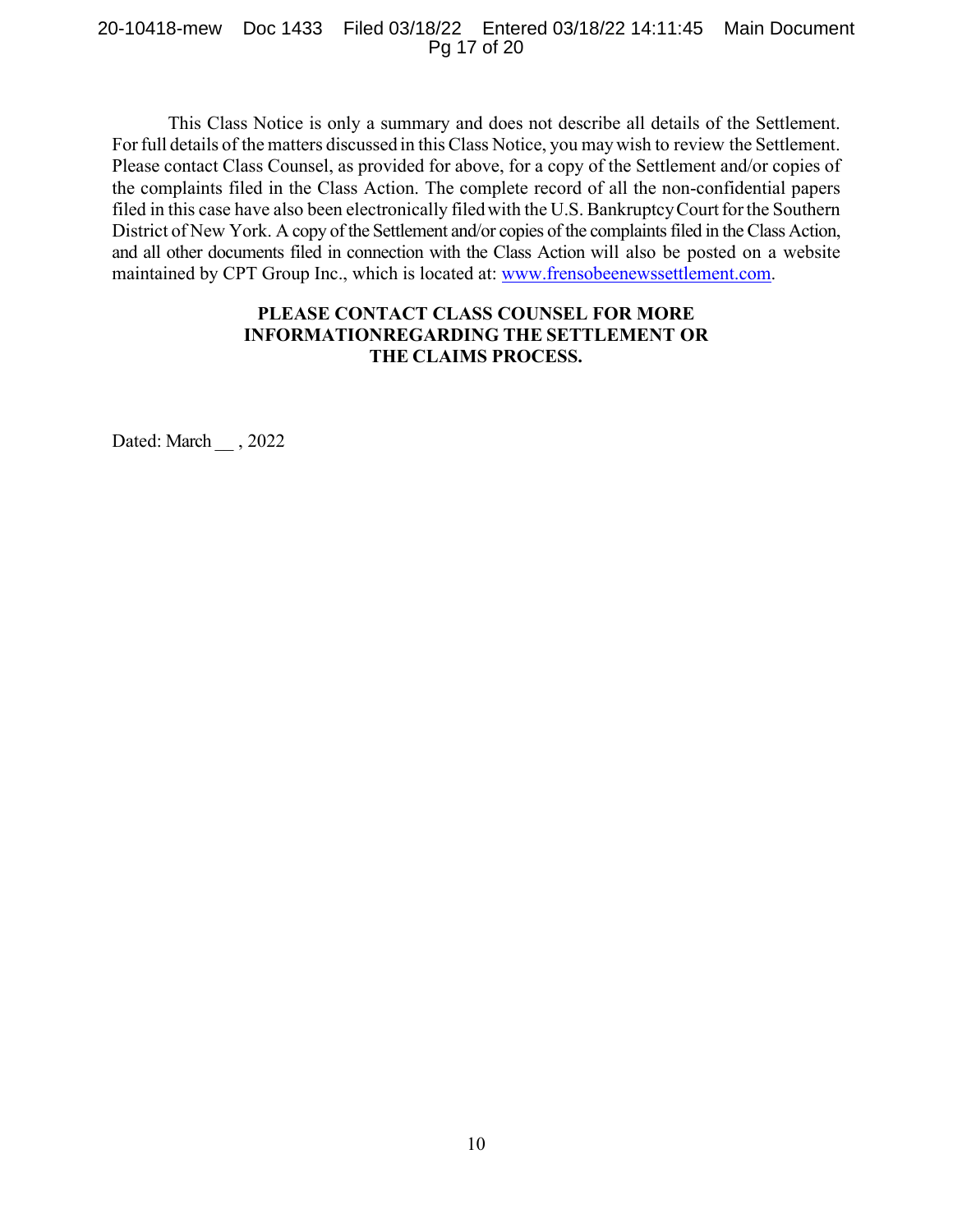20-10418-mew Doc 1433 Filed 03/18/22 Entered 03/18/22 14:11:45 Main Document Pg 18 of 20

# **Exhibit 1**

Opt-Out Form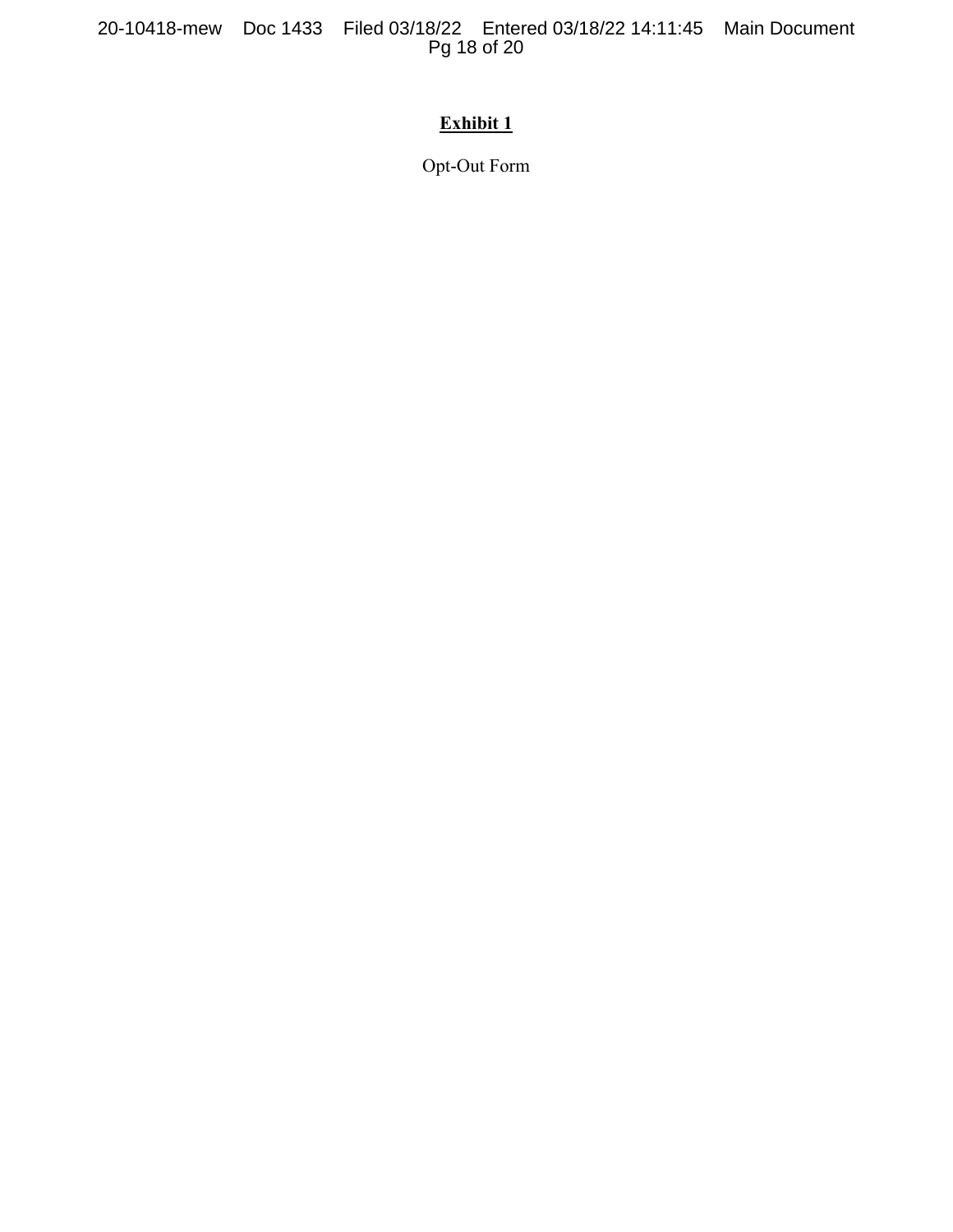# **REQUEST FOR EXCLUSION FROM CLASS ("OPT-OUT") FORM**

**Bankruptcy Case**: *In re JCK Legacy Co. et al.*, Case No. 20-10418 (MEW) United States Bankruptcy Court Southern District of New York

**Class Action**: *Veronica Becerra et al. v. McClatchy Co. et al.* Fresno County Superior Court, Case No. 08CECG04411 (KAG)

# **YOU MUST COMPLETE THIS FORM IF YOU DO NOT WISH TO BE PART OF THE CLASS ACTION SETTLEMENT.**

By signing and returning this form, I confirm that I do not want to be included in the settlement of the class action lawsuit referenced above.

I understand that by opting out, I am giving up my right to receive any payments under the settlement.

By opting out, I understand that the applicable bar date (i.e., July 10, 2020) in the bankruptcy case of *In re JCK Legacy Co. et al.* has already passed, and that I may only be allowed to pursue an individual claim if I can obtain relief from the bar date.

By providing the following information, I affirm that I want to opt-out of this class:

| <b>First Name</b>              |        | Middle Initial          |          |  |  |
|--------------------------------|--------|-------------------------|----------|--|--|
| <b>Current Mailing Address</b> | City   | State                   | Zip Code |  |  |
| Home Phone Number              |        | Work/Other Phone Number |          |  |  |
| Last 4 Digits of your SSN      |        |                         |          |  |  |
| Signature                      | (Date) |                         |          |  |  |